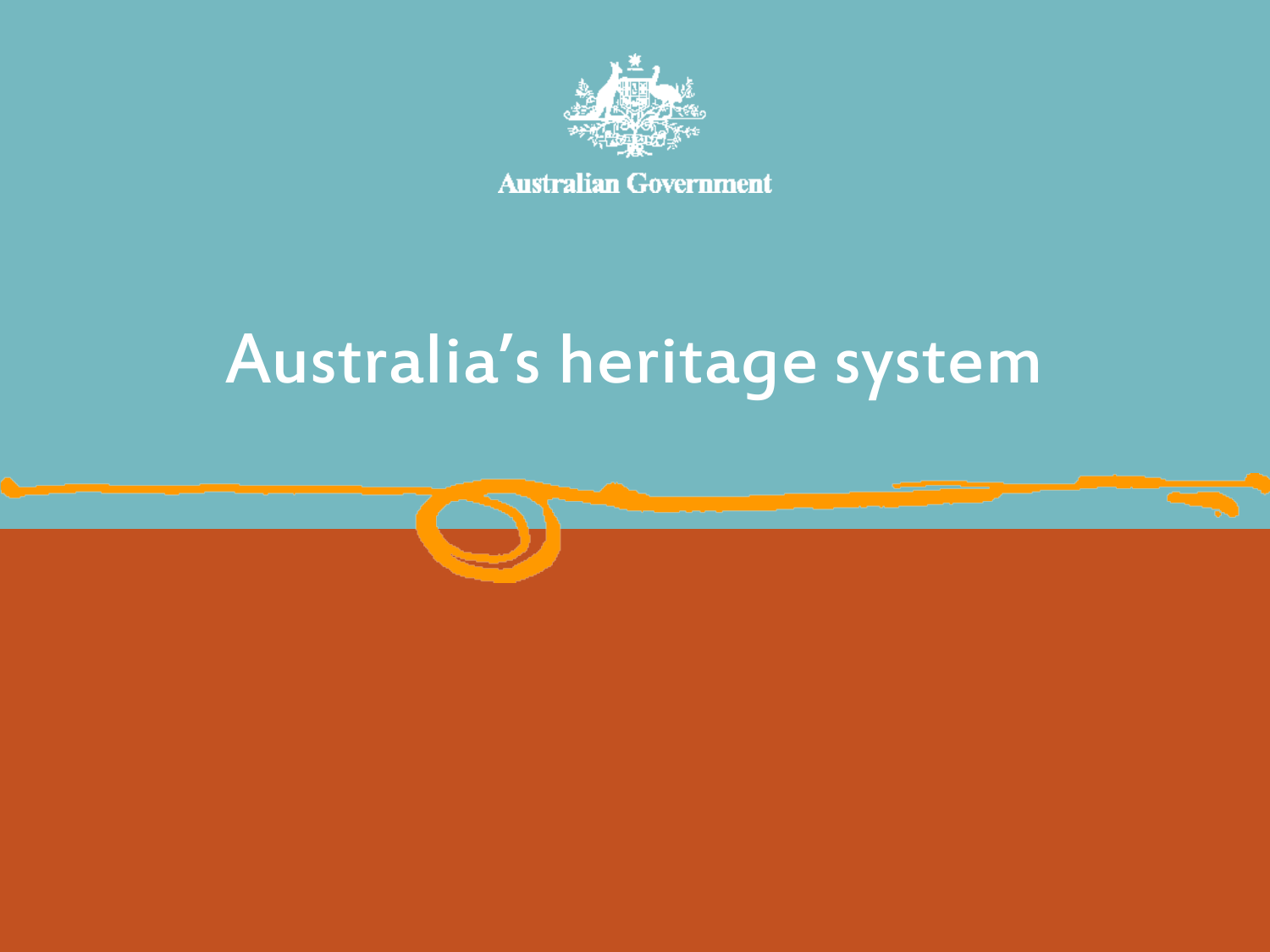#### This presentation covers

Background to Australia's **Heritage** system

**National Heritage** listing process

Kimberley **heritage assessments**

**Questions** 

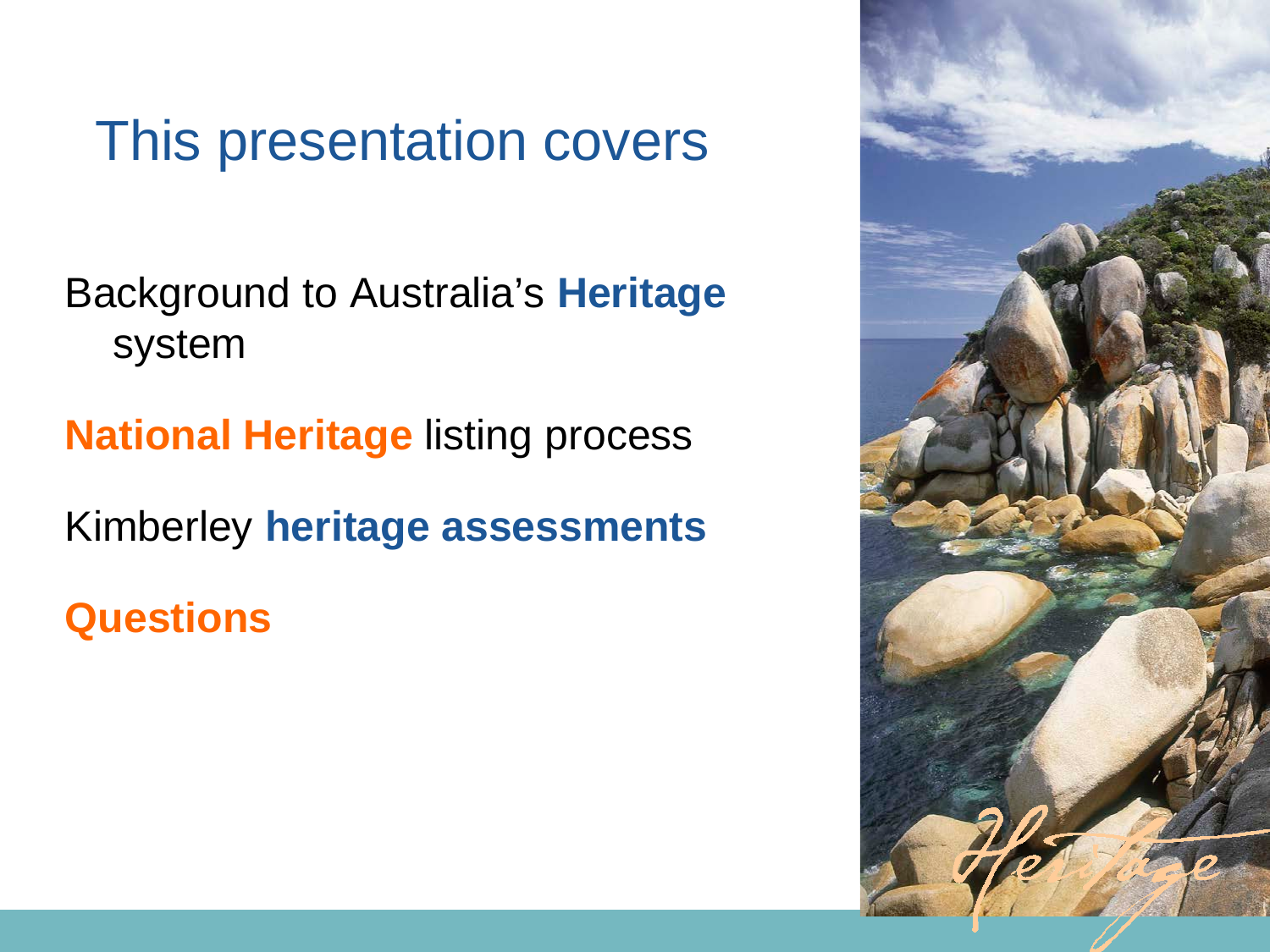#### Background to Australia's heritage system

In 1975 **Fraser Island** sanding mining stopped by Fraser Government using Australian Constitution - **export powers**.

**Fraser Island** subsequently first place on the Register of the National Estate and was included on the World Heritage List.

In 1983 damming of **SW Tasmania (Franklin Dam)** stopped by Hawke Government using Australian Constitution - **external affairs powers**.

**Tasmanian Wilderness** subsequently included on the World Heritage List.

Both included in **National Heritage List** in 2007.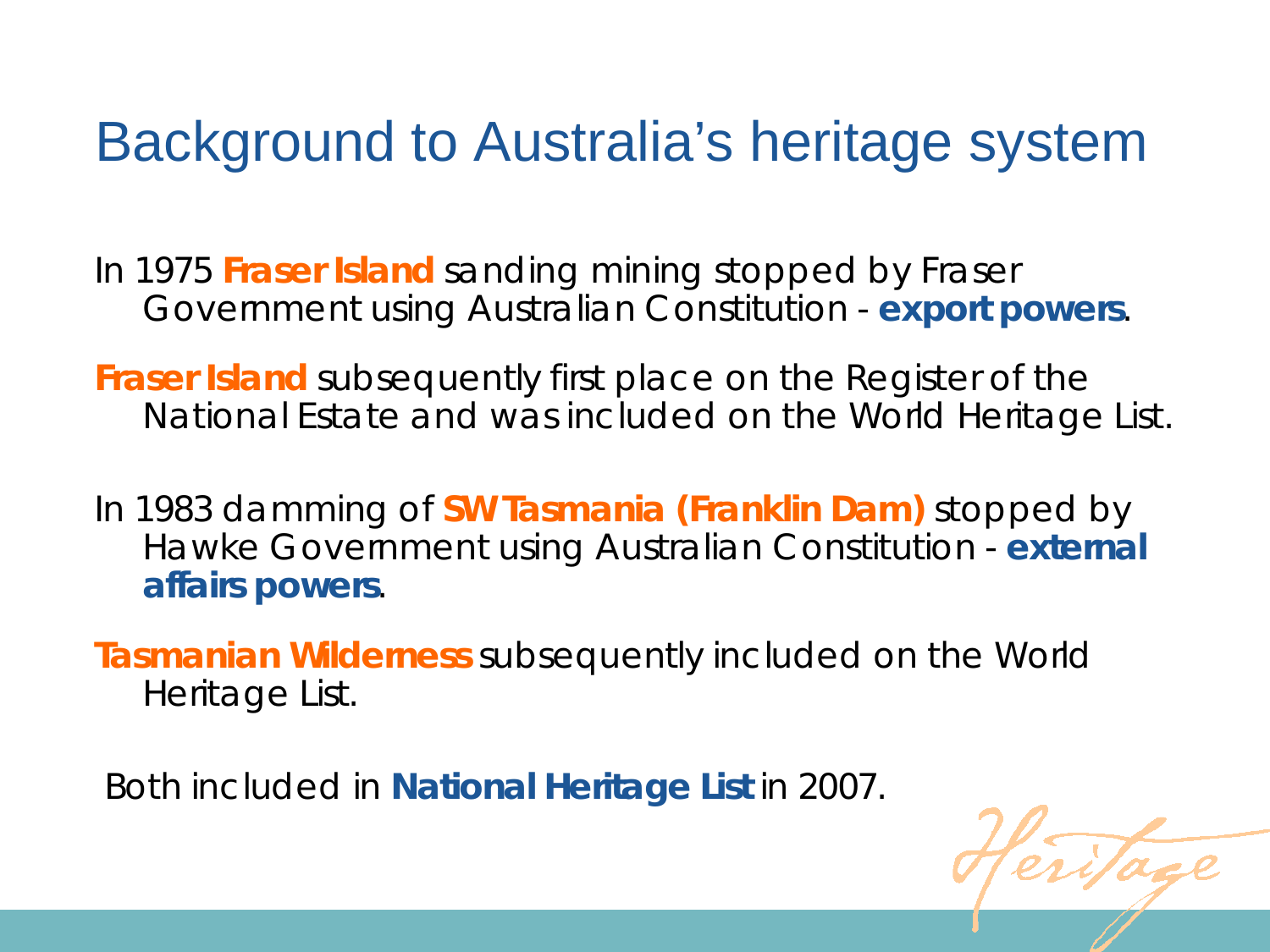#### Background to Australia's heritage system

In 1997 the **Council of Australian Governments** agreed roles and responsibilities for environment and heritage.

This included a commitment to rationalise heritage protection.

The *Environment Protection and Biodiversity Act 1999* (EPBC Act) defined the Australian Government's **World Heritage** role.

**Heritage** amendments to the EPBC Act in 2003 defined the Australian Government's **National Heritage** role.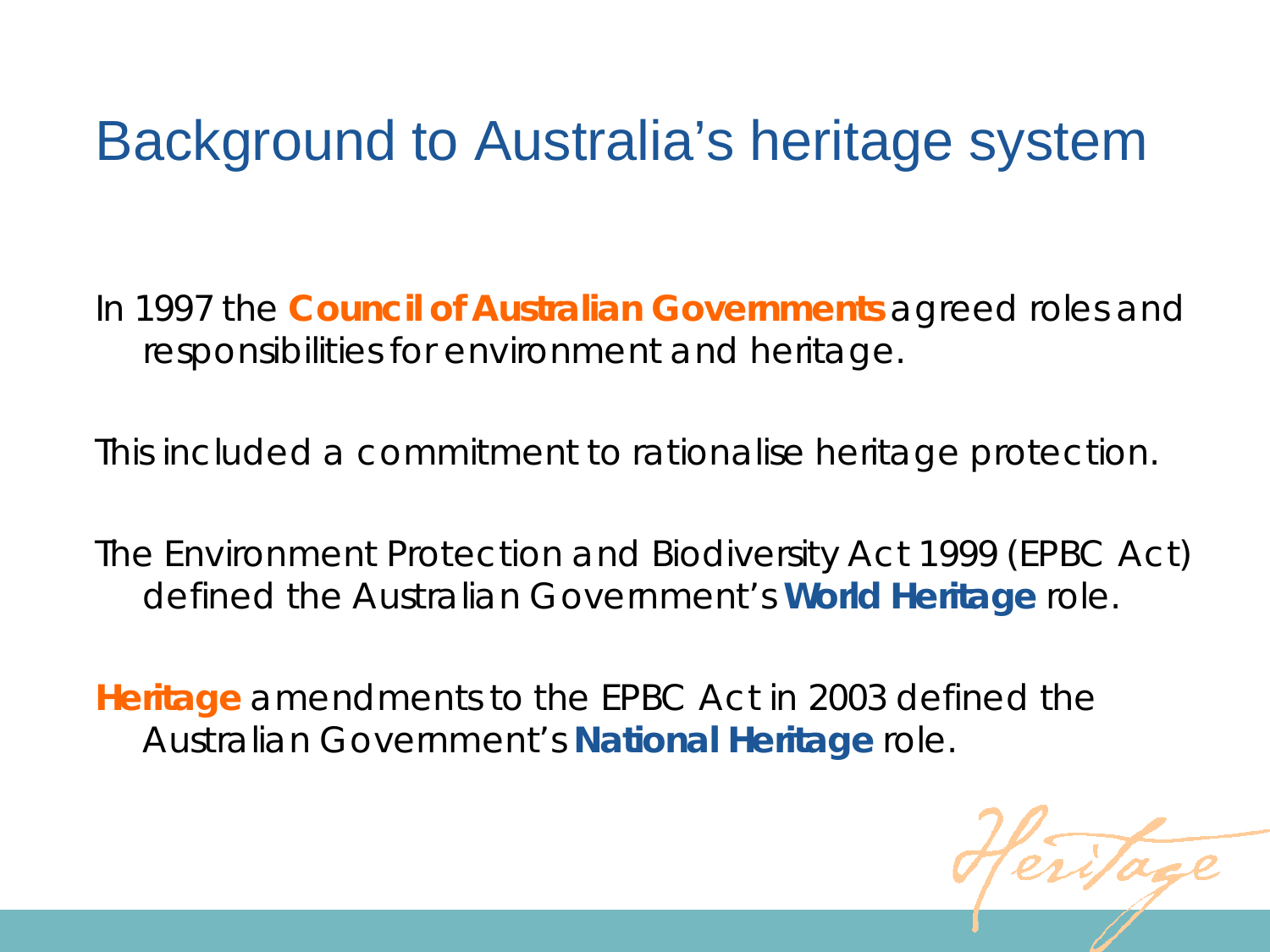#### Background to Australia's heritage system

The *Australian Heritage Council Act 2003*:

– established the **Australian Heritage Council** (AHC), as an independent expert body which advises the Minister on heritage listing, protection and management.

The EPBC Act 2003 amendments:

– created the **National Heritage List** to **recognise**, **celebrate** and **conserve places** of '*outstanding heritage value to the nation*'.

The EPBC Act was further amended in 2007 to allow **greater transparency** in the assessment process.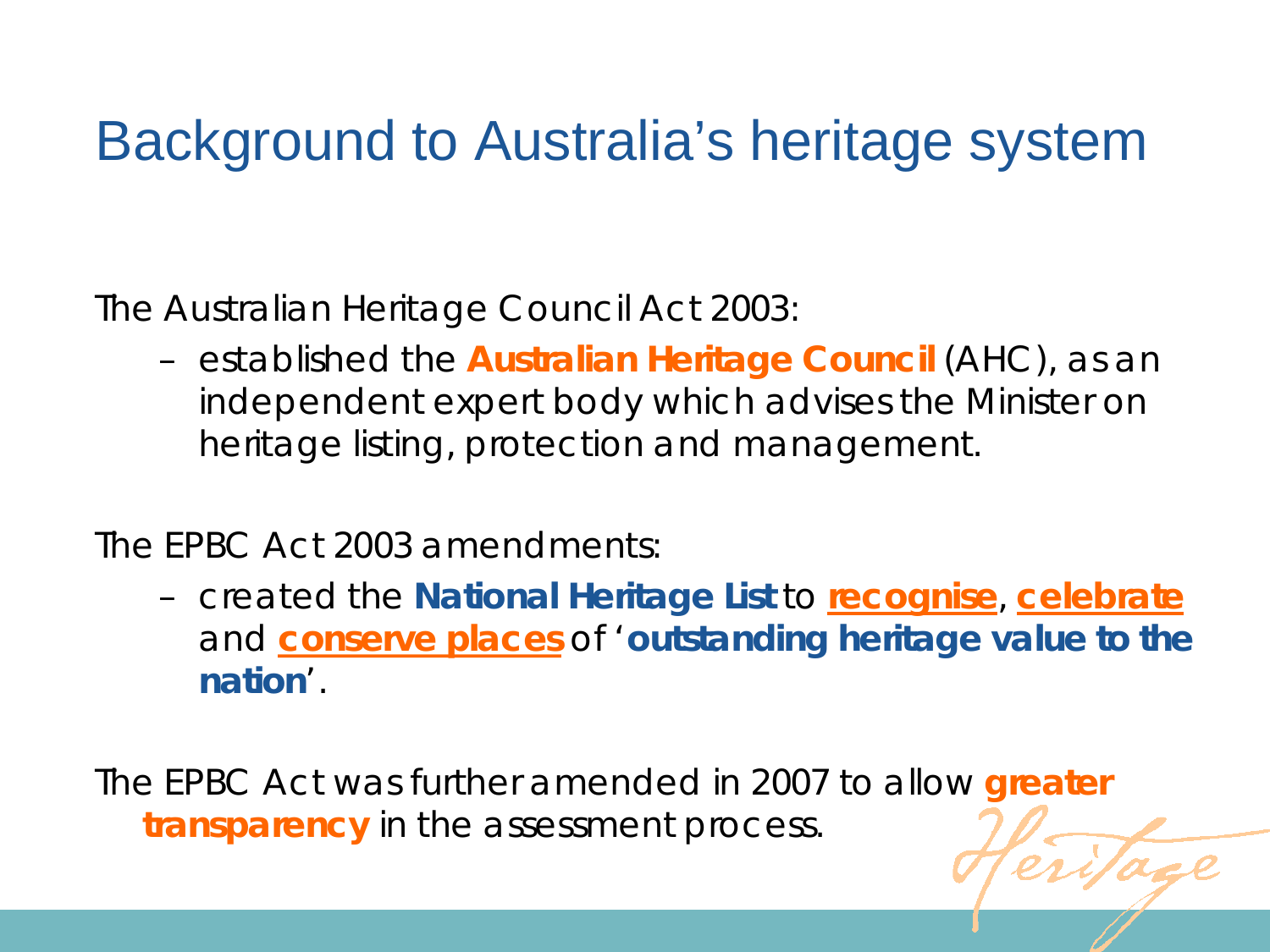### National Heritage List criteria

A place has **National Heritage value** if it meets one or more of the statutory criteria for the NHL.

A criterion may relate to one or more of the following:

- **natural** heritage values of places
- **Indigenous** heritage values of places
- **historic** heritage values of places
- **other** heritage values.

The nine **criteria** (a to i) cover events, process, rarity, research potential, aesthetics, significant people, social value and places that are 'important as part of Indigenous tradition'.

The **threshold** for the NHL is very high.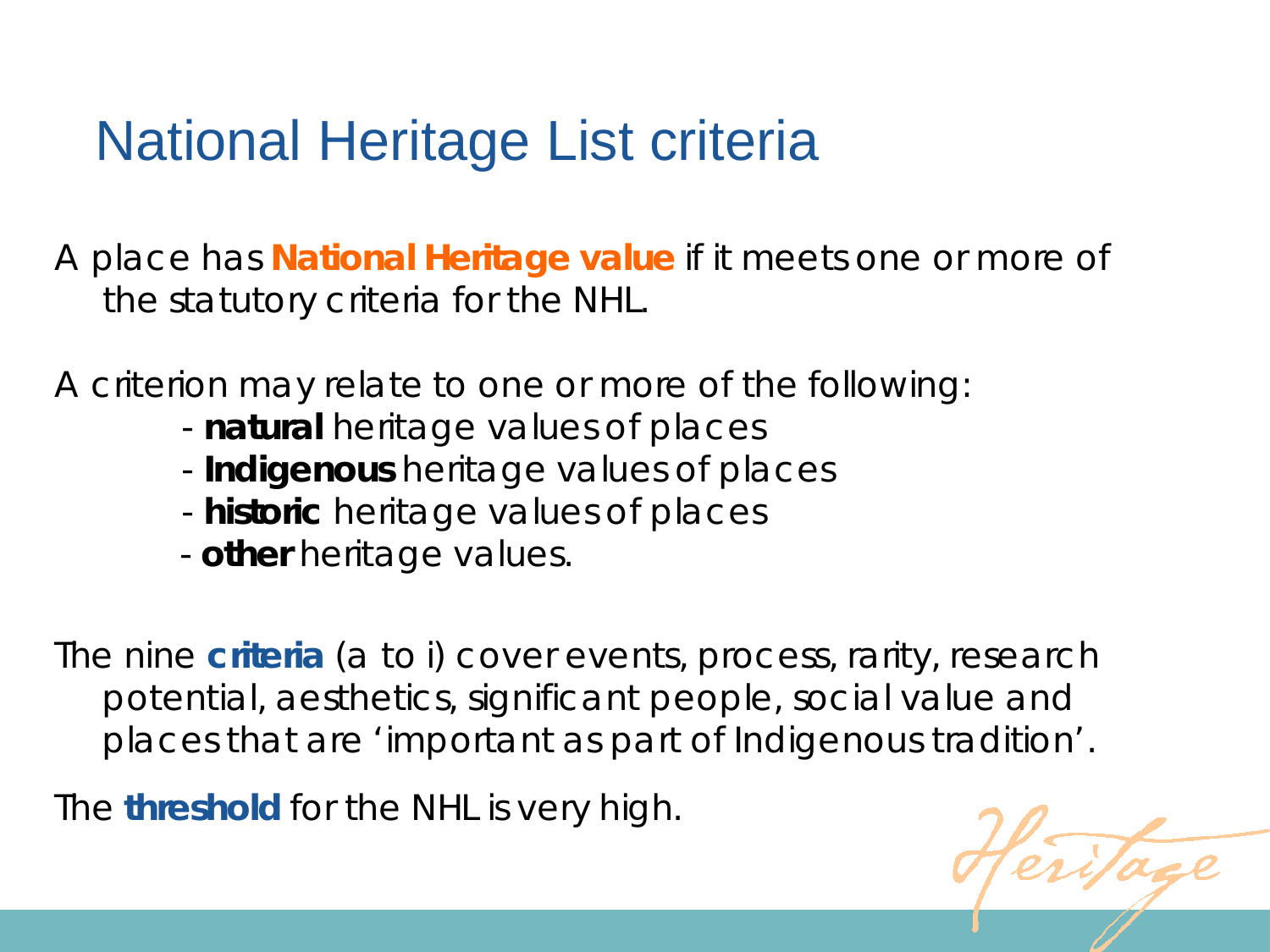# National Heritage List threshold

How is the very high **threshold** for the National Heritage List determined?

Through **comparative analysis**. That is:

- do other places have similar characteristics?
- if so, how do they compare with the nominated place?
- where is the best representation?
- what is the integrity?
- what is the authenticity?

Note:

- **comparative analysis** is across the entire continent
- comparison may not always be appropriate for places of **Indigenous heritage** significance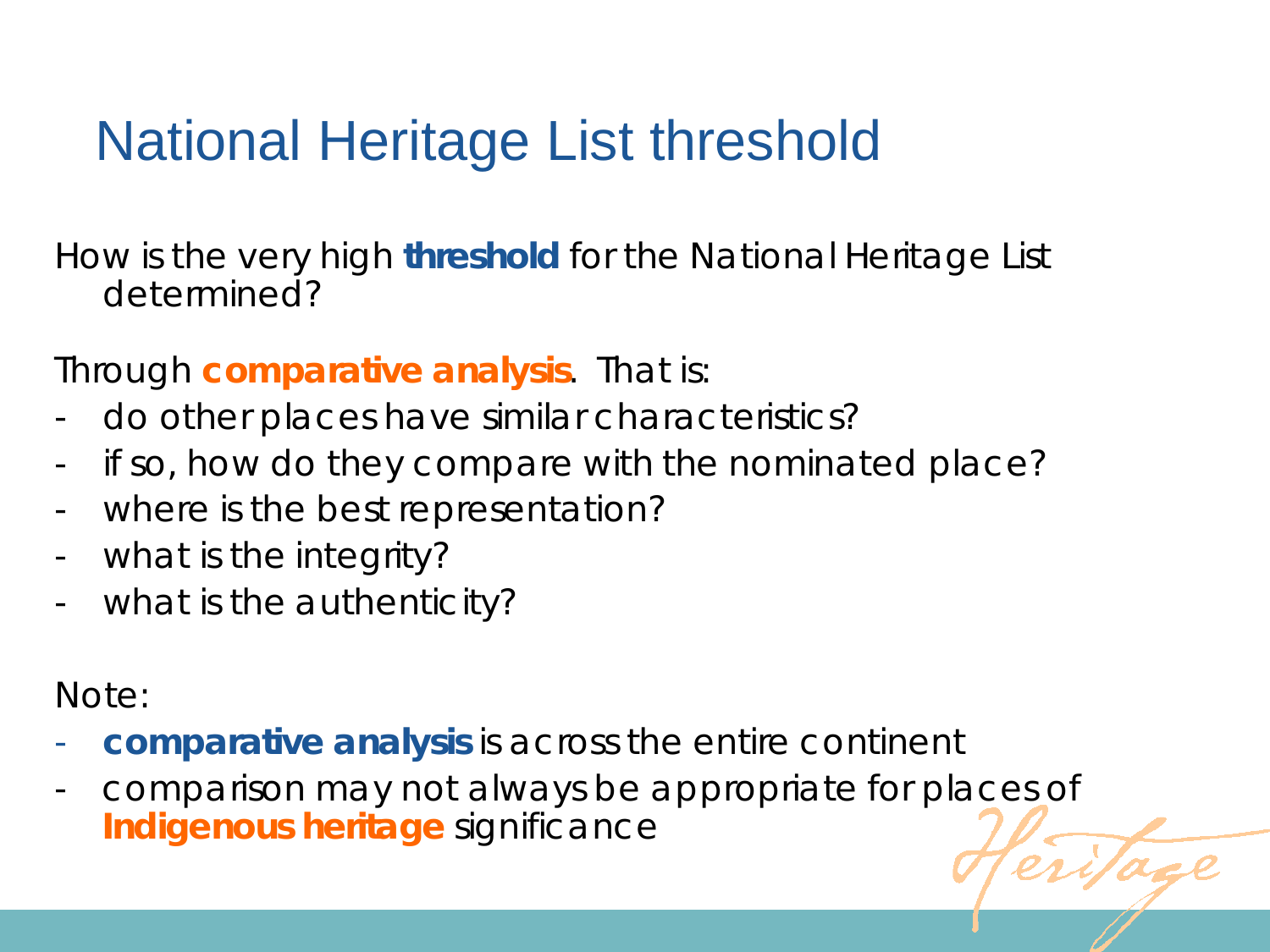### Kimberley Strategic Assessment

Input to **strategic assessment**:

- Australian Heritage Council is considering where **National Heritage** values are **likely** and **unlikely** to occur in relation to the Kimberley coast.
- this is for the **natural, Indigenous** and **historic** environments.



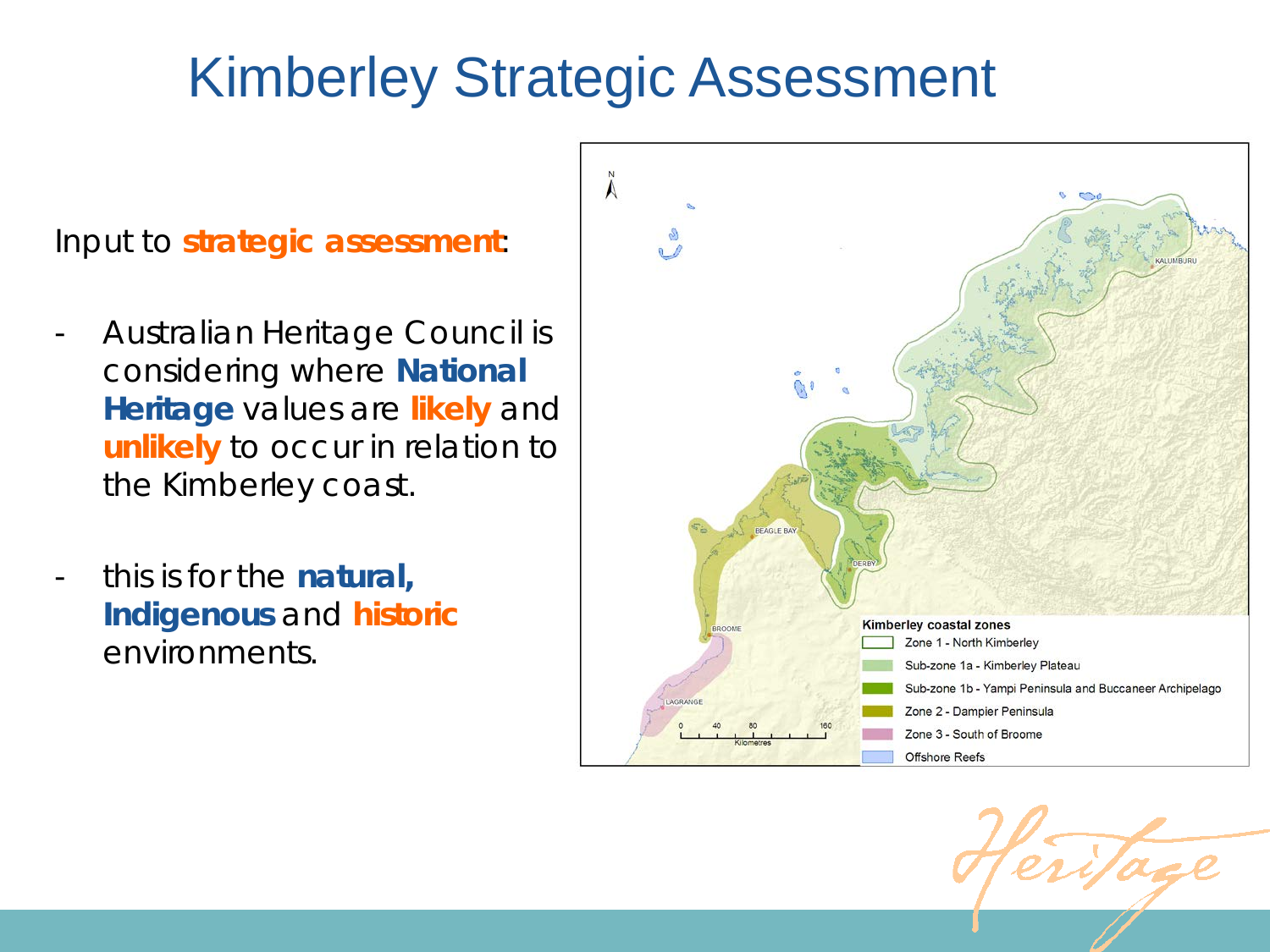#### Kimberley National Heritage assessment

February's Ministerial agreement included an examination of **national** and **international**  heritage values.

Study area is larger than **strategic assessment**.

The Australian Heritage Council's assessment work is due by **30 June 2010**.